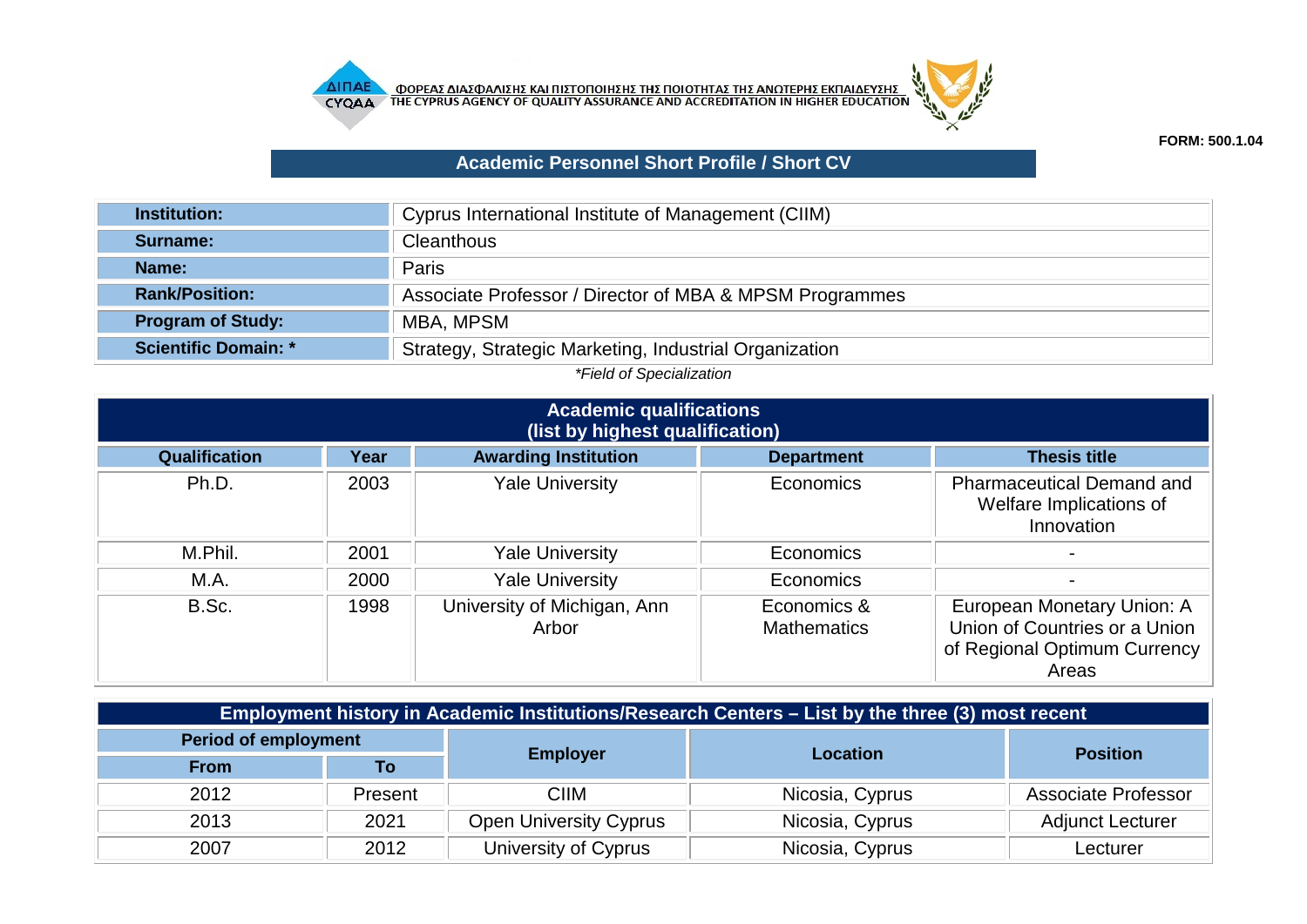| Key refereed journal papers, monographs, books, conference publications etc. List the five (5) more recent and other<br>five (5) selected - (max total 10) |      |                                                                                                                                         |                                                           |                                                                                            |                |              |
|------------------------------------------------------------------------------------------------------------------------------------------------------------|------|-----------------------------------------------------------------------------------------------------------------------------------------|-----------------------------------------------------------|--------------------------------------------------------------------------------------------|----------------|--------------|
| <b>Ref. Number</b>                                                                                                                                         | Year | <b>Title</b>                                                                                                                            | <b>Other authors</b>                                      | <b>Journal and</b><br><b>Publisher/</b><br><b>Conference</b>                               | Vol.           | <b>Pages</b> |
| $\mathbf 1$                                                                                                                                                | 2017 | <b>Synergies Between</b><br>Research and Teaching:<br>Incorporating Research into<br><b>Teaching Business School</b><br><b>Students</b> |                                                           | <b>Global Faculty</b><br>Colloquium                                                        | 2017           | 44           |
| $\overline{2}$                                                                                                                                             | 2017 | <b>Special Interest Tourism</b><br><b>Contribution to Low-Season</b><br><b>Tourism Revenues: The</b><br>Case of Cyprus                  |                                                           | International<br>Tourism<br>Conference by<br><b>IACuDiT</b>                                | $\overline{4}$ | 5            |
| $\overline{3}$                                                                                                                                             | 2011 | <b>Welfare Effects of</b><br><b>Pharmaceutical Informative</b><br>Advertising                                                           |                                                           | CEPR/JIE<br>Conference on<br>Applied Industrial<br>Organization                            | 12             | 57           |
| 4                                                                                                                                                          | 2009 | <b>Factors Affecting Per</b><br><b>Capita Tourism Revenues:</b><br>A Structural Approach                                                |                                                           | Economic<br>Research Centre,<br>University of<br>Cyprus                                    | 07-08          | 20           |
| 5                                                                                                                                                          | 2008 | Innovate or Imitate?<br><b>Strategic Innovation</b><br>Decision in the<br><b>Pharmaceutical Industry</b>                                | Wonjoon Kim                                               | The Economics of<br>the Health Care<br>and the<br>Pharmaceutical<br>Industry<br>Conference | Jan.           | 14           |
| 6                                                                                                                                                          | 2005 | Understanding Firm,<br><b>Physician and Consumer</b><br>Choice Behavior in the<br><b>Health Care Industry</b>                           | Manchanda, Puneet,<br>Dick Wittink, Andrew<br>Ching et al | <b>Marketing Letters</b>                                                                   | 16:<br>3/4     | 25           |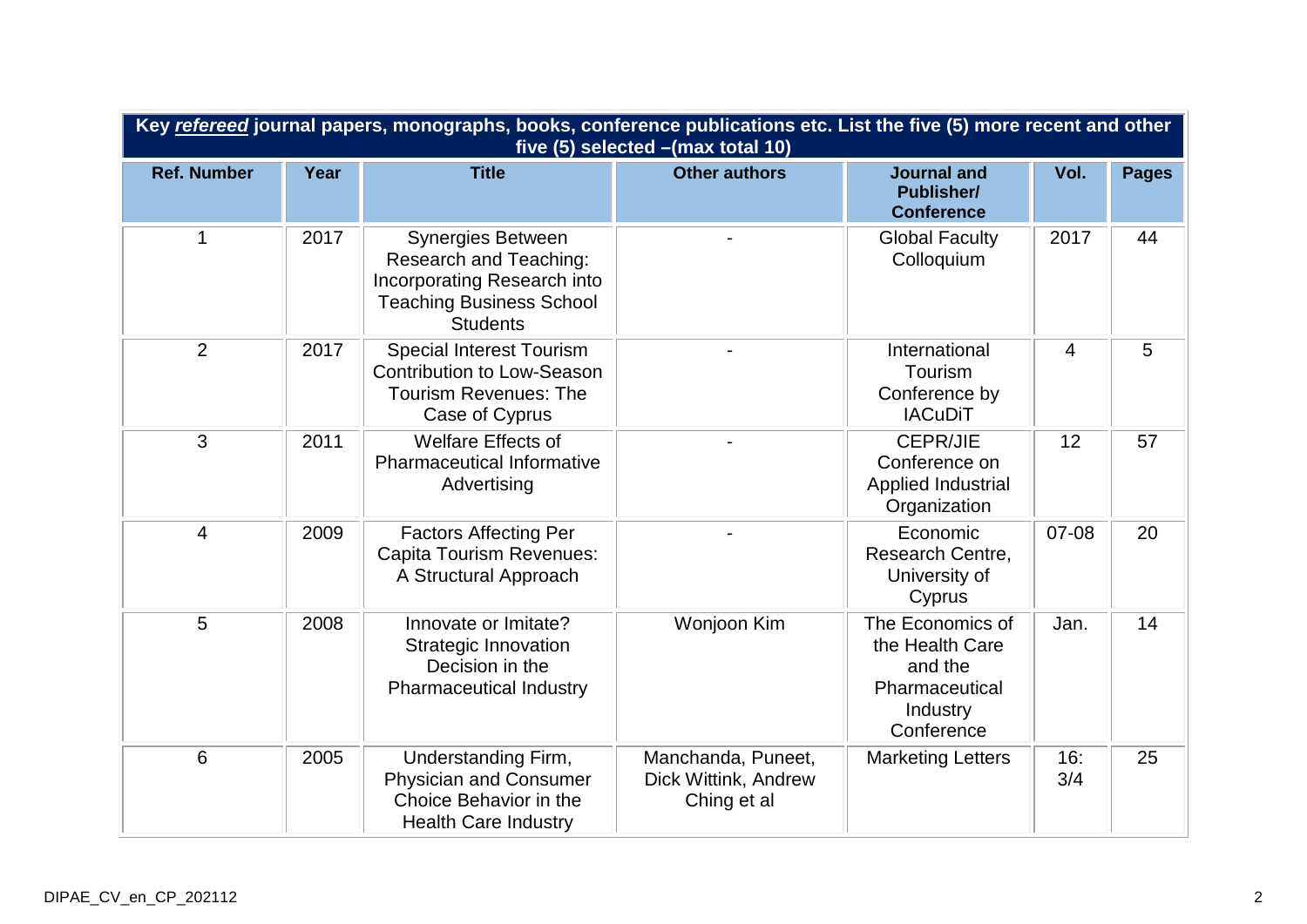|                    | Exhibitions (where applicable). List the five (5) more recent and other five (5) selected.<br>(max total 10) |                                                                                                                          |                              |                                                                                                                    |                           |  |  |
|--------------------|--------------------------------------------------------------------------------------------------------------|--------------------------------------------------------------------------------------------------------------------------|------------------------------|--------------------------------------------------------------------------------------------------------------------|---------------------------|--|--|
| <b>Ref. Number</b> | <b>Date</b>                                                                                                  | <b>Topic</b>                                                                                                             | <b>International / Local</b> | Location*                                                                                                          | <b>Role in Exhibition</b> |  |  |
| 1                  | 10/2019                                                                                                      | Innovation or Imitation? Strategic<br><b>Innovation Decision</b>                                                         | Local                        | Limassol,<br>Cyprus                                                                                                | Speaker                   |  |  |
| $\overline{2}$     | 07/2017                                                                                                      | Pedagogy and research                                                                                                    | International                | <b>Global Faculty</b><br>Colloquium,<br><b>JAMK University</b><br>of Applied<br>Sciences,<br>Jyvaskyla,<br>Finland | Speaker                   |  |  |
| 3                  | 05/2017                                                                                                      | Innovative Approaches to<br>Tourism and Leisure: Culture,<br>Places and Narratives in a<br><b>Sustainability Context</b> | International                | International<br>Tourism<br>Conference,<br>Athens, Greece                                                          | Speaker                   |  |  |
| $\overline{4}$     | 03/2017                                                                                                      | The MBA and Heraclitus:<br>Leading in a Changing World                                                                   | International                | <b>EFMD</b><br>Conference,<br>Athens, Greece                                                                       | Participant               |  |  |
| 5                  | 03/2016                                                                                                      | Digitalizing your MBA                                                                                                    | International                | <b>EFMD</b><br>Conference,<br>Barcelona, Spain                                                                     | Participant               |  |  |
| 6                  | 09-<br>10/2011                                                                                               | <b>Welfare Effects of</b><br><b>Pharmaceutical Informative</b><br>Advertising                                            | International                | Various<br>universities in<br>the USA (NYU,<br>U Arizona, U<br>Virginia, Yale U)                                   | Speaker                   |  |  |
| $\overline{7}$     | 11/2011                                                                                                      | <b>Factors Affecting Per Capita</b><br><b>Tourism Revenues: A Structural</b><br>Approach                                 | International                | Workshop on the<br>Economics and<br>Management of<br>Leisure, Rimini<br>Italy                                      | Speaker                   |  |  |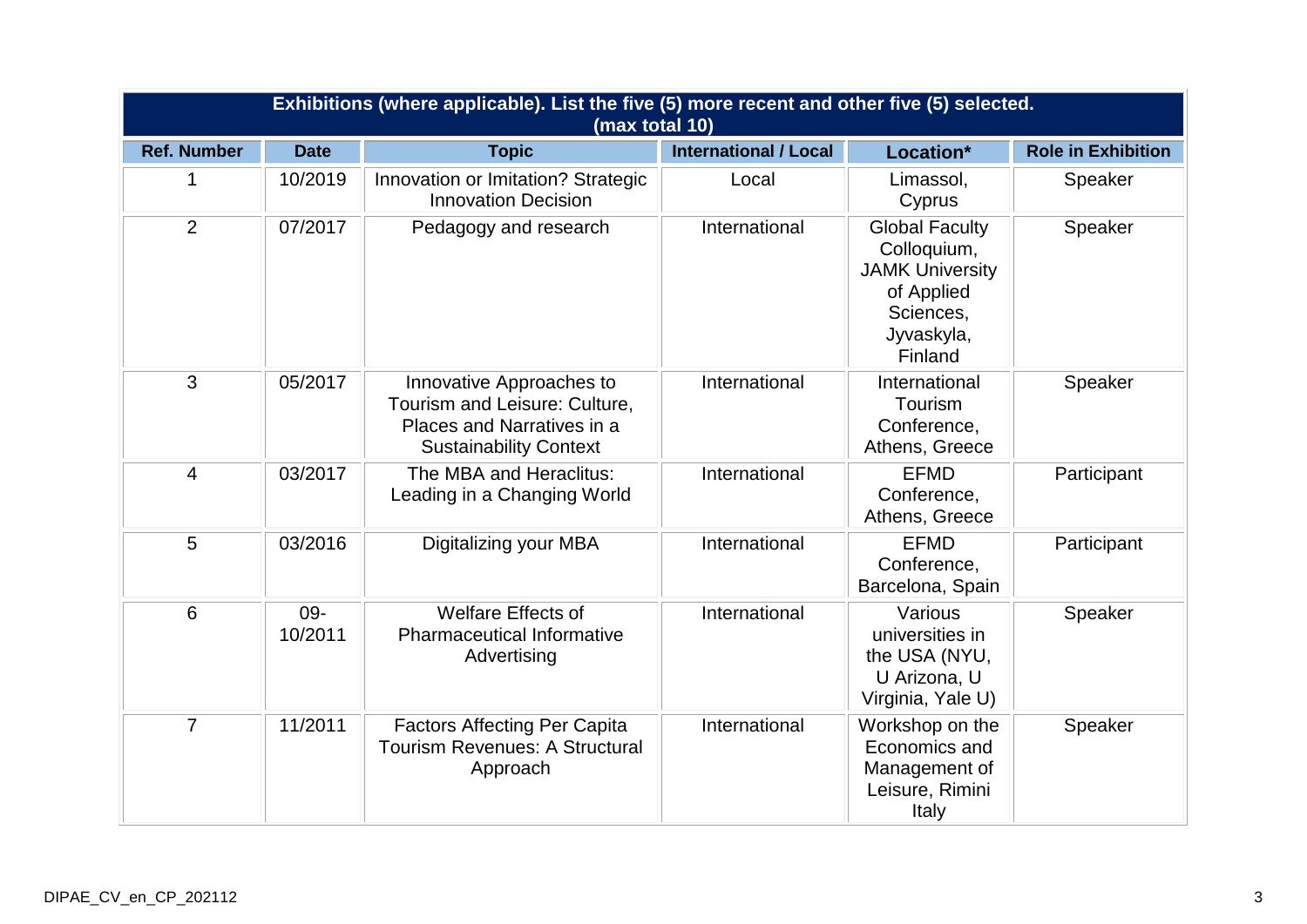| 8  | 05/2011 | <b>Welfare Effects of</b><br><b>Pharmaceutical Informative</b><br>Advertising                  | International | <b>CEPR/JIE</b><br>Conference on<br>Applied<br>Industrial<br>Organization, Tel<br>Aviv, Israel                     | Speaker |
|----|---------|------------------------------------------------------------------------------------------------|---------------|--------------------------------------------------------------------------------------------------------------------|---------|
| 9  | 01/2008 | Innovate or Imitate? Strategic<br>Innovation Decision in the<br><b>Pharmaceutical Industry</b> | International | The Economics<br>of the Health<br>Care and the<br>Pharmaceutical<br>Industry<br>Conference,<br>Toulouse,<br>France | Speaker |
| 10 | 02/2008 | <b>Palliative Care: The Economics</b><br>Approach,"                                            | Local         | <b>Cyprus National</b><br><b>Bioethics</b><br>Committee                                                            | Speaker |

\**Specify venue, geographic location etc*

|                    | Research Projects. List the five (5) more recent and other five (5) selected<br>(max total 10) |                                                                                                                                                                                       |                                                                                 |                                                                                                   |  |  |
|--------------------|------------------------------------------------------------------------------------------------|---------------------------------------------------------------------------------------------------------------------------------------------------------------------------------------|---------------------------------------------------------------------------------|---------------------------------------------------------------------------------------------------|--|--|
| <b>Ref. Number</b> | <b>Date</b>                                                                                    | <b>Title</b>                                                                                                                                                                          | <b>Funded by</b>                                                                | <b>Project Role*</b>                                                                              |  |  |
|                    | 2020-2022                                                                                      | Industrial Production and<br>Commercialization of NanoWeld -<br><b>Enhanced Technical Fabrics</b>                                                                                     | <b>Research Promotion</b><br>Foundation<br><b>INNOVATE/RESTART</b><br>2016-2020 | Scientific Coordinator of<br><b>Research Organisation</b><br>(Research Institute)                 |  |  |
| $\overline{2}$     | 2019-2021                                                                                      | <b>Learning Management Services:</b><br>Developing a Suggested Framework<br>and Guide on Learning Support for<br>Learning Management in Public<br><b>Administration Organizations</b> | Cyprus Academy of<br><b>Public Administration</b><br>(CAPA)                     | Capacity development for<br>dissemination and<br>exploitation activities;<br>trainer; coordinator |  |  |
| 3                  | 2012-2015                                                                                      | <b>Educational Program on Developing</b><br>Strategy, Leadership and                                                                                                                  | European Union<br><b>Structural Funds and</b><br>Government of                  | Capacity building; coach<br>and trainer on strategy<br>development, strategic                     |  |  |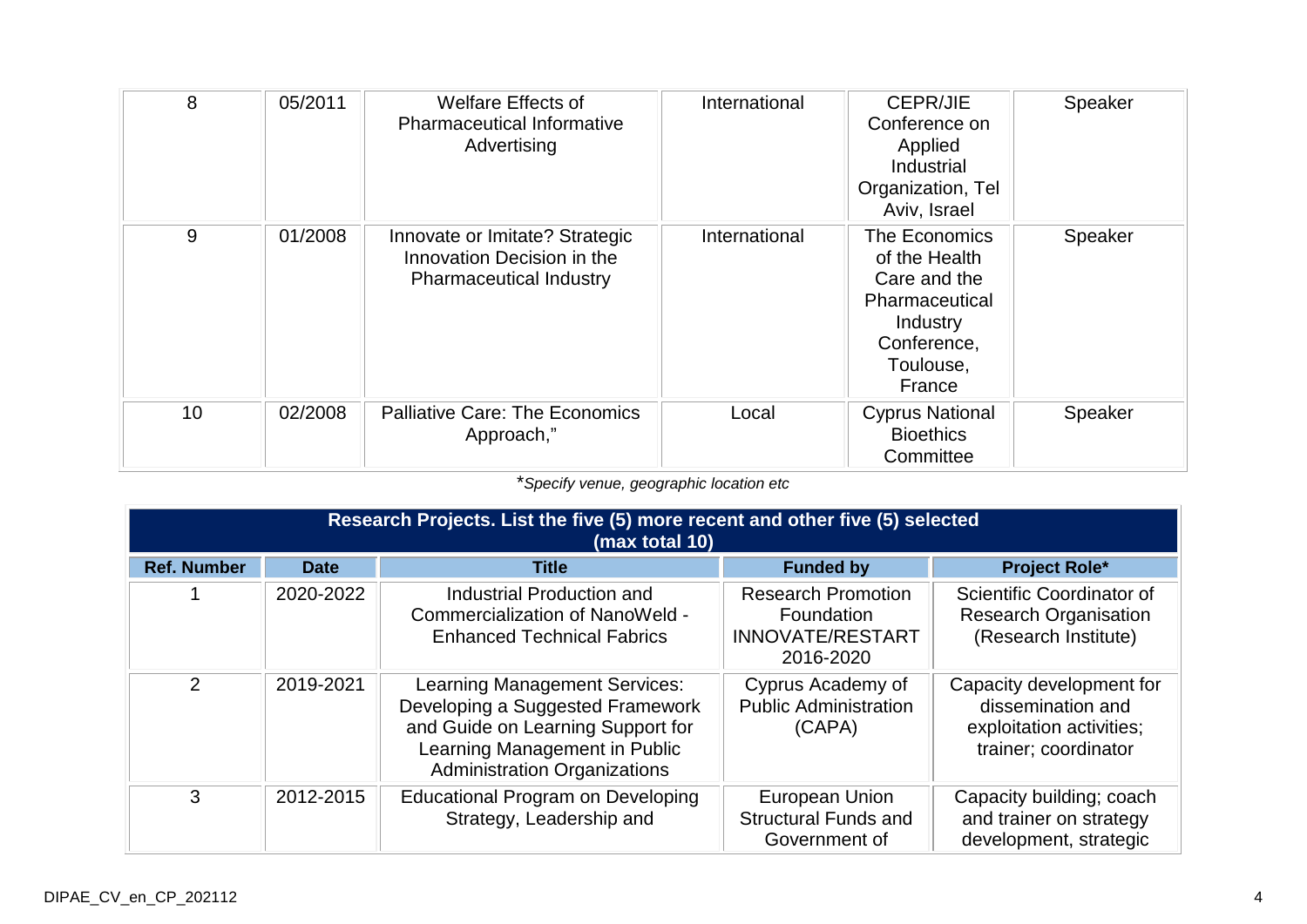|   |           | Management in the Cyprus Public<br>Service                                     | Cyprus – Cyprus<br>Academy of Public<br>Administration                                              | planning, resource<br>allocation, setting<br>indicators                         |
|---|-----------|--------------------------------------------------------------------------------|-----------------------------------------------------------------------------------------------------|---------------------------------------------------------------------------------|
| 4 | 2009-2013 | Addressing Health Inequalities -<br>Interventions in Regions                   | <b>Public Health</b><br><b>Executive Agency</b><br>Research<br>Programme,<br>European<br>Commission | Dissemination leader for<br>Cyprus; dissemination co-<br>leader for East Europe |
| 5 | 2009-2011 | Innovation in the Pharmaceutical<br>Industry                                   | University of Cyprus                                                                                | <b>Project Coordinator;</b><br>Researcher                                       |
| 6 | 2008-2009 | <b>Factors Affecting Per Capita Tourism</b><br>Revenues: A Structural Approach | Centre for Research<br>in Economics,<br>University of Cyprus                                        | Researcher                                                                      |

*\*Project Role: i.e. Scientific/Project Coordinator, Research Team Member, Researcher, Assistant Researcher, other*

| Academic Consulting Services and/or Participation in Councils / Boards/ Editorial Committees.<br>List the five (5) more recent (Optional Entry) |               |                                                                       |                                            |                                                                                                                                                            |  |
|-------------------------------------------------------------------------------------------------------------------------------------------------|---------------|-----------------------------------------------------------------------|--------------------------------------------|------------------------------------------------------------------------------------------------------------------------------------------------------------|--|
| <b>Ref. Number</b>                                                                                                                              | <b>Period</b> | <b>Organization</b>                                                   | <b>Title of Position or Service</b>        | <b>Key Activities</b>                                                                                                                                      |  |
|                                                                                                                                                 | 2018-Present  | Alumni<br>Advisory<br>Board, U.S.<br>Embassy                          | Member of the Board                        | Chair of the Fundraising<br>Campaign Committee; consulting<br>services for tightening the US/<br>Cypriot relations in the training<br>and education sector |  |
| 2                                                                                                                                               | 2014-2019     | Cyprus<br>Tourism<br>Organization                                     | Member of the Board of<br><b>Directors</b> | Governmental organization in<br>charge of tourism                                                                                                          |  |
| 3                                                                                                                                               | 2017-2020     | <b>IDEA</b>                                                           | Member of the Board of<br><b>Directors</b> | Incubator-Accelerator Program<br>for start-ups                                                                                                             |  |
| 4                                                                                                                                               | 2015-Present  | <b>CLIL Centre,</b><br>Ministry of<br><b>Education and</b><br>Culture | Member of Advisory<br>Committee            | Promote CLIL approach:<br>combined teaching of school<br>subjects in teaching a foreign<br>language                                                        |  |